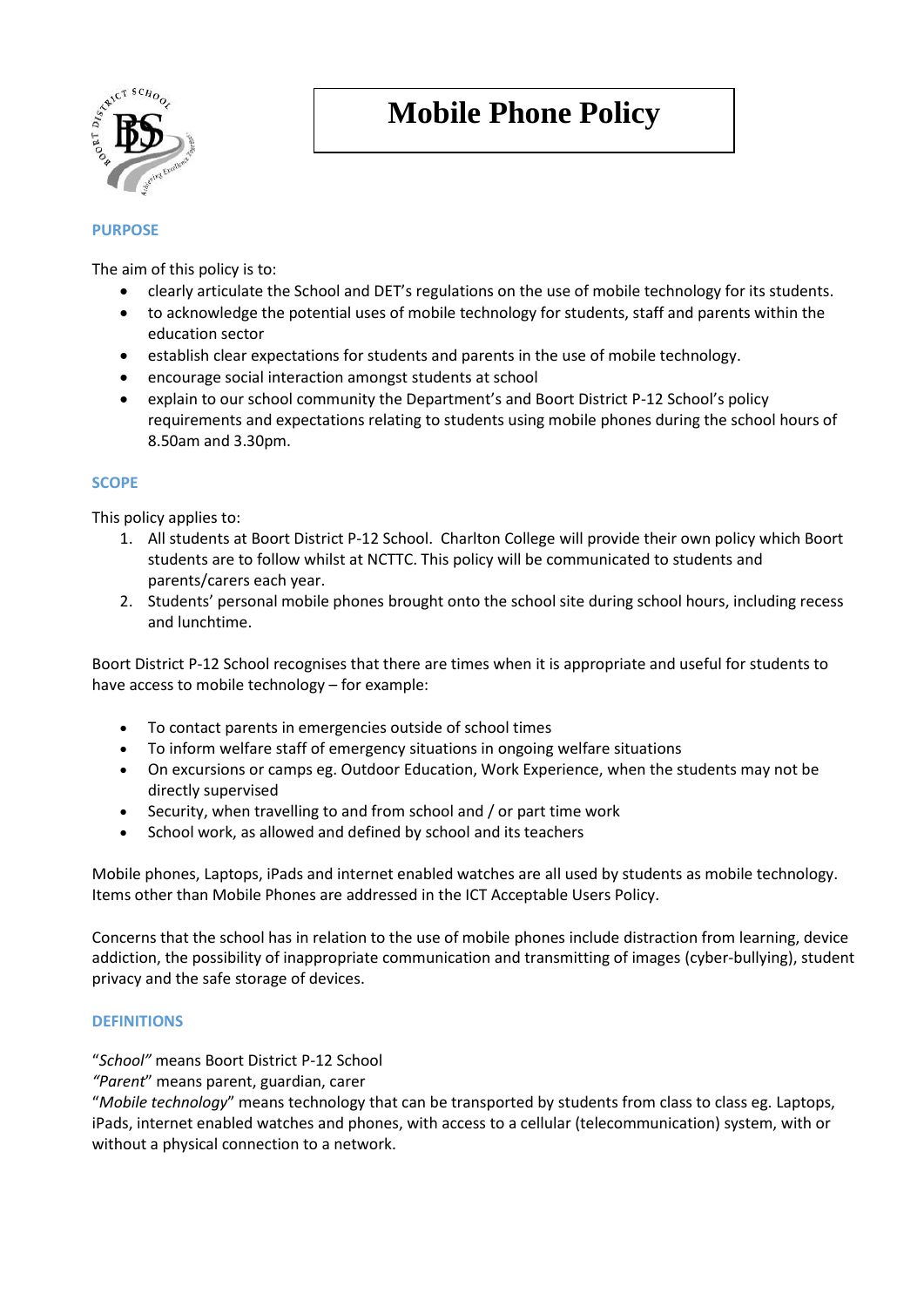## **POLICY**

At BDS:

- Students in Years 9-12 who choose to bring mobile phones to school must have them switched off and securely stored during school hours from 8.50am until 3.30pm
- Students in Years 7-8 are encouraged not to bring mobile phones to school. These need to be checked in to the school office prior to 9.00am and picked up at the end of the school day if brought. They need to be powered off.
- No Year F-6 student should bring a mobile phone to school.
- Exceptions to this policy may be applied if certain conditions are met (see below for further information)
- When emergencies occur, parents or carers should reach their child by calling the school's office.
- iPads and computers are not to be used outside of the buildings at recess and lunchtimes

## **Secure storage**

Mobile phones owned by students at BDS are considered valuable items and are brought to school at the owner's (student's or parent/carer's) risk. Students are encouraged not to bring a mobile phone to school unless there is a compelling reason to do so. Please note, BDS does not have accident insurance for accidental property damage or theft. Students and their parents/carers are encouraged to obtain appropriate insurance for valuable items.

Where students bring a mobile phone to school, BDS will provide secure storage for Year 9-12 students in lockers, while students in Years 7-8 need to check the phone in and out of the school office. Secure storage is storage that cannot be readily accessed by those without permission to do so. At BDS, Year 9-12 students are required to store their phones in locked lockers. Combination locks will be provided.

# **Enforcement**

Students who use their personal mobile phones inappropriately at BDS will have their behaviour dealt with according to the Student Code of Conduct, the *Student Wellbeing and Engagement* Policy and the specific Mobile Phone non-compliance steps listed below.

At BDS, inappropriate use of mobile phones is **any use during school hours**, unless an exception has been granted, and particularly use of a mobile phone:

- in any way that disrupts the learning of others
- to send inappropriate, harassing or threatening messages or phone calls
- to engage in inappropriate social media use including cyber bullying
- to capture video or images of people, including students, teachers and members of the school community without their permission
- to capture video or images in the school toilets, changing rooms, swimming pools and gyms
- during exams and assessments

## **Exceptions**

Exceptions to the policy:

- may be applied during school hours if certain conditions are met, specifically,
	- o Health and wellbeing-related exceptions; and
	- o Exceptions related to managing risk when students are offsite.
- can be granted by the principal, or by the teacher for that class, in accordance with the Department's [Mobile Phones Policy.](https://www.education.vic.gov.au/school/principals/spag/safety/Pages/mobilephones.aspx)

The three categories of exceptions allowed under the Department's [Mobile Phones Policy](https://www.education.vic.gov.au/school/principals/spag/safety/Pages/mobilephones.aspx) are: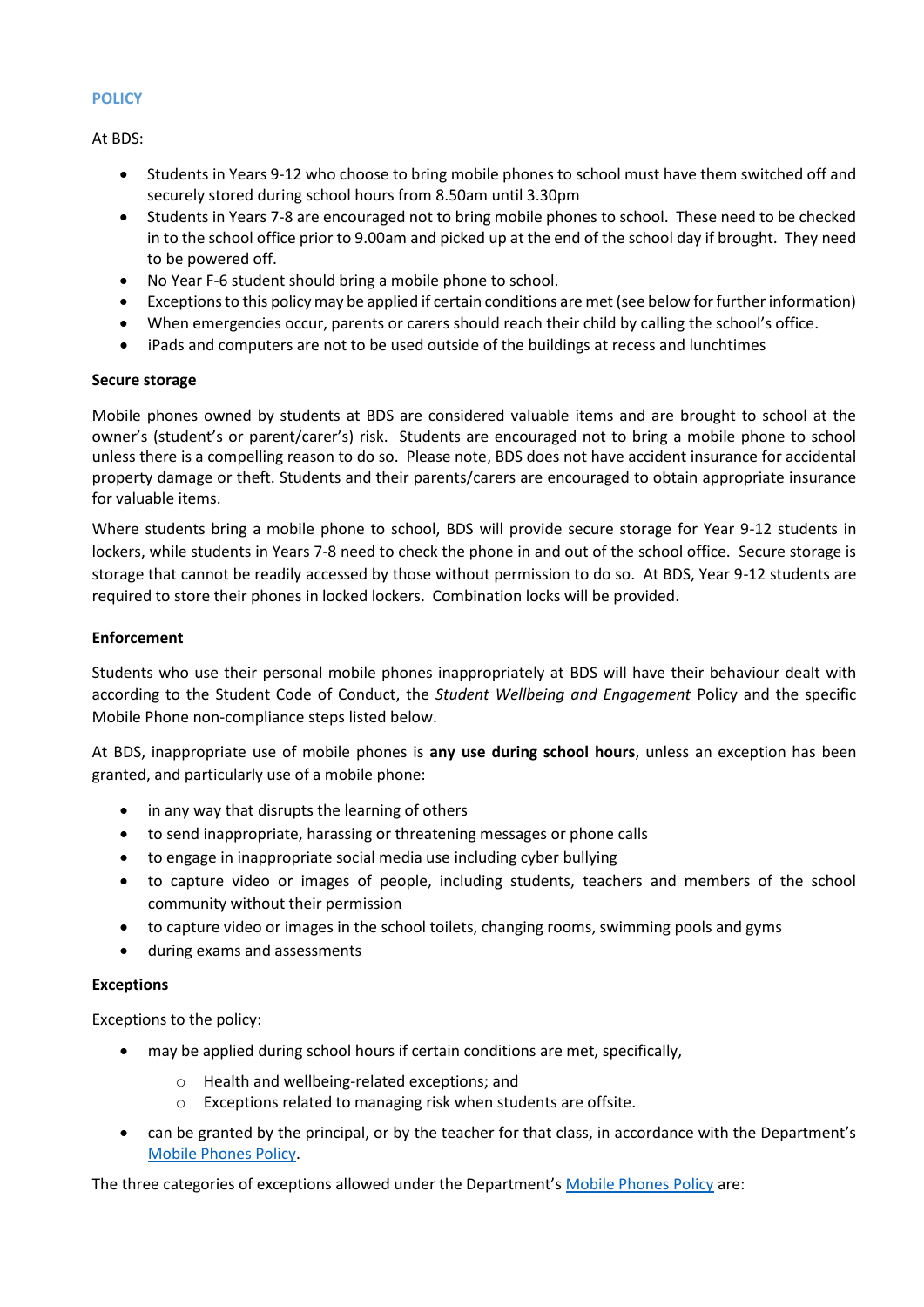# *1. Learning-related exceptions*

| <b>Specific exception</b>                                                                                                          | <b>Documentation</b>                                   |
|------------------------------------------------------------------------------------------------------------------------------------|--------------------------------------------------------|
| For specific learning activities (class-based exception)                                                                           | Unit of work, learning sequence                        |
| For students for whom a reasonable adjustment to a<br>learning program is needed because of a disability or<br>learning difficulty | Individual Learning Plan, Individual Education<br>Plan |

# *2. Health and wellbeing-related exceptions*

| <b>Specific exception</b>        | <b>Documentation</b>               |
|----------------------------------|------------------------------------|
| Students with a health condition | <b>Student Health Support Plan</b> |
| Students who are Young Carers    | A localised student record         |

# *3. Exceptions related to managing risk when students are offsite*

| <b>Specific exception</b>                                                                      | <b>Documentation</b>                   |
|------------------------------------------------------------------------------------------------|----------------------------------------|
| Travelling to and from excursions                                                              | Risk assessment planning documentation |
| Students on excursions and camps                                                               | Risk assessment planning documentation |
| When students are offsite (not on school grounds) and<br>unsupervised with parental permission | Risk assessment planning documentation |
| Students with a dual enrolment or who need to<br>undertake intercampus travel                  | Risk assessment planning documentation |

Where an exception is granted, the student can only use the mobile phone for the purpose for which it was granted.

## **Camps, excursions and extracurricular activities**

BDS will provide students and their parents and carers with information about items that can or cannot be brought to camps, excursions, special activities and events, including personal mobile phones and other technology.]

## **Exclusions**

This policy does not apply to

- Out-of-school-hours events
- Travelling to and from school
- Students undertaking workplace learning activities, e.g. work experience, work placement

## **Non-Compliance**

The following process will be followed with students who disobey the school's policy on mobile technology use: